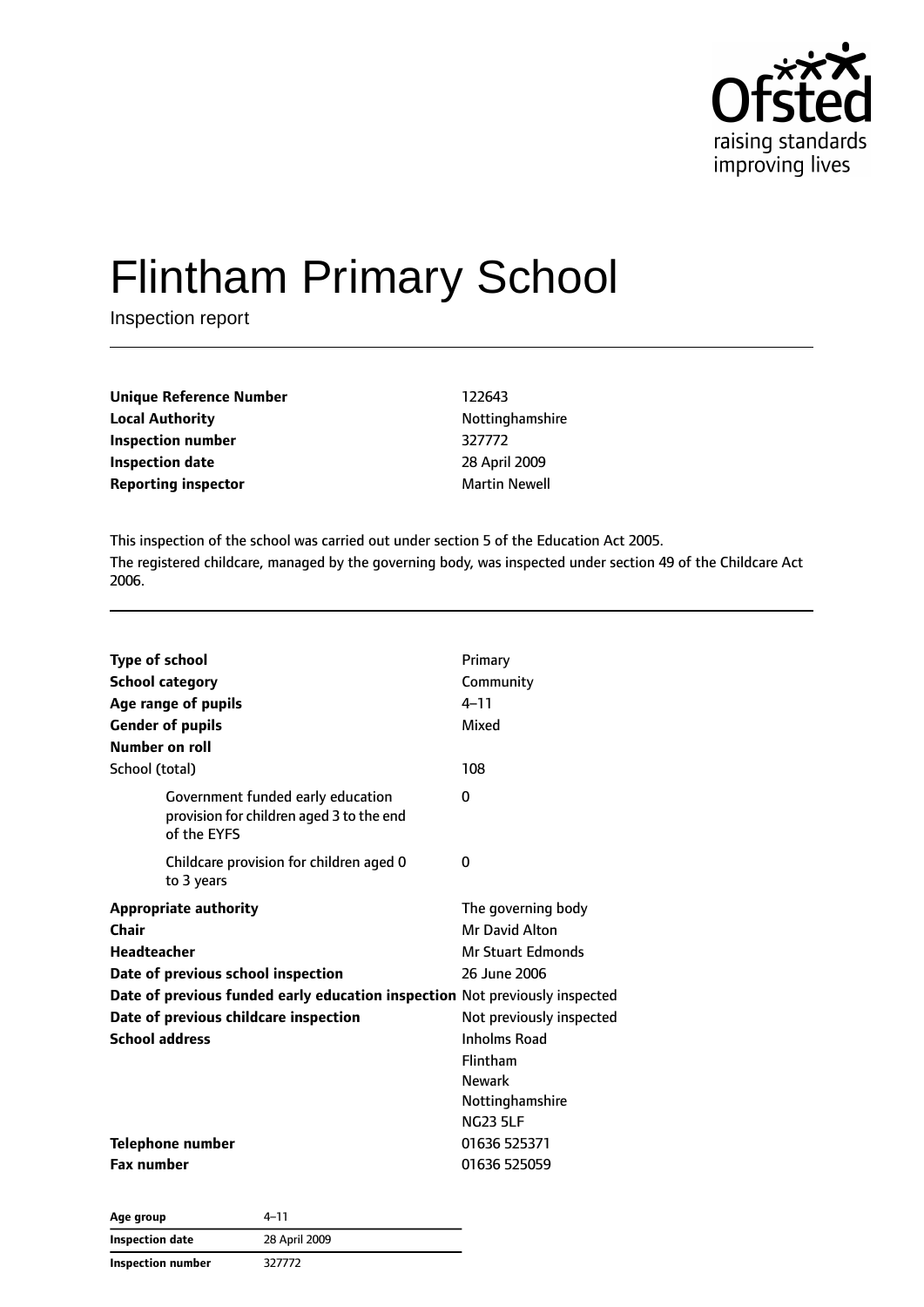.

<sup>©</sup> Crown copyright 2009

Website: www.ofsted.gov.uk

This document may be reproduced in whole or in part for non-commercial educational purposes, provided that the information quoted is reproduced without adaptation and the source and date of publication are stated.

Further copies of this report are obtainable from the school. Under the Education Act 2005, the school must provide a copy of this report free of charge to certain categories of people. A charge not exceeding the full cost of reproduction may be made for any other copies supplied.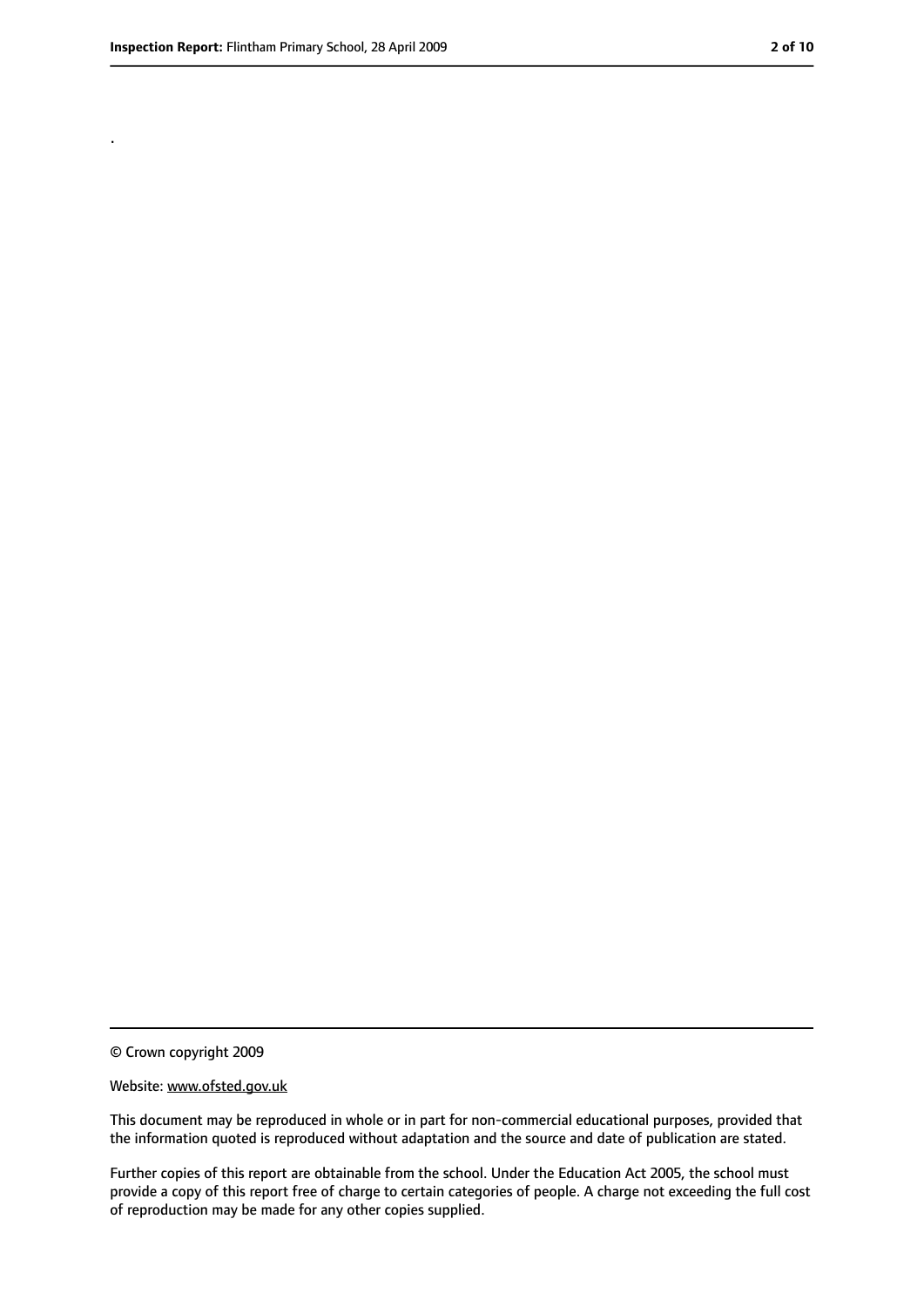# **Introduction**

The inspection was carried out by two additional inspectors, who evaluated the overall effectiveness of the school and investigated the following issues:

- the school's strategies for increasing higher levels of attainment at the end of Year 2, particularly in writing
- how the school is continuing to develop its curriculum to enhance pupils' thinking, enquiry and decision making skills through cross-curricular work and exploration of global issues
- how well the Early Years Foundation Stage provision has been improved through the development of outdoor play provision.

Evidence was gathered from lesson observations, sampling of pupils' work, scrutiny of school documentation, assessment, tracking and target setting data and information. Discussions were held with the headteacher, pupils, parents, teachers, governors and the school's improvement partner. An analysis of parental questionnaires was also carried out. Other aspects of the school's work were not investigated in detail, but inspectors found no evidence to suggest that the school's own assessments, as given in its self-evaluation were not justified. These have been included where appropriate in this report.

#### **Description of the school**

Flintham is a smaller than average primary school. The proportion of pupils eligible for free school meals is below the national average. The percentage of pupils with learning difficulties and/or disabilities, including pupils with a statement of special educational needs, is below the picture found nationally. These pupils have, for example, moderate or specific learning difficulties. Most pupils are from White British backgrounds and there are no pupils at an early stage of acquiring English. Early Years Foundation Stage provision is provided for children in a Reception and Year 1 mixed-age class. A small percentage of the younger Early Years Foundation Stage children attend part time. The school has gained Healthy Schools Gold status, Activemark for its commitment to physical education, Investors in People and a prestigious Eco School award.

#### **Key for inspection grades**

| Grade 1 | Outstanding  |
|---------|--------------|
| Grade 2 | Good         |
| Grade 3 | Satisfactory |
| Grade 4 | Inadequate   |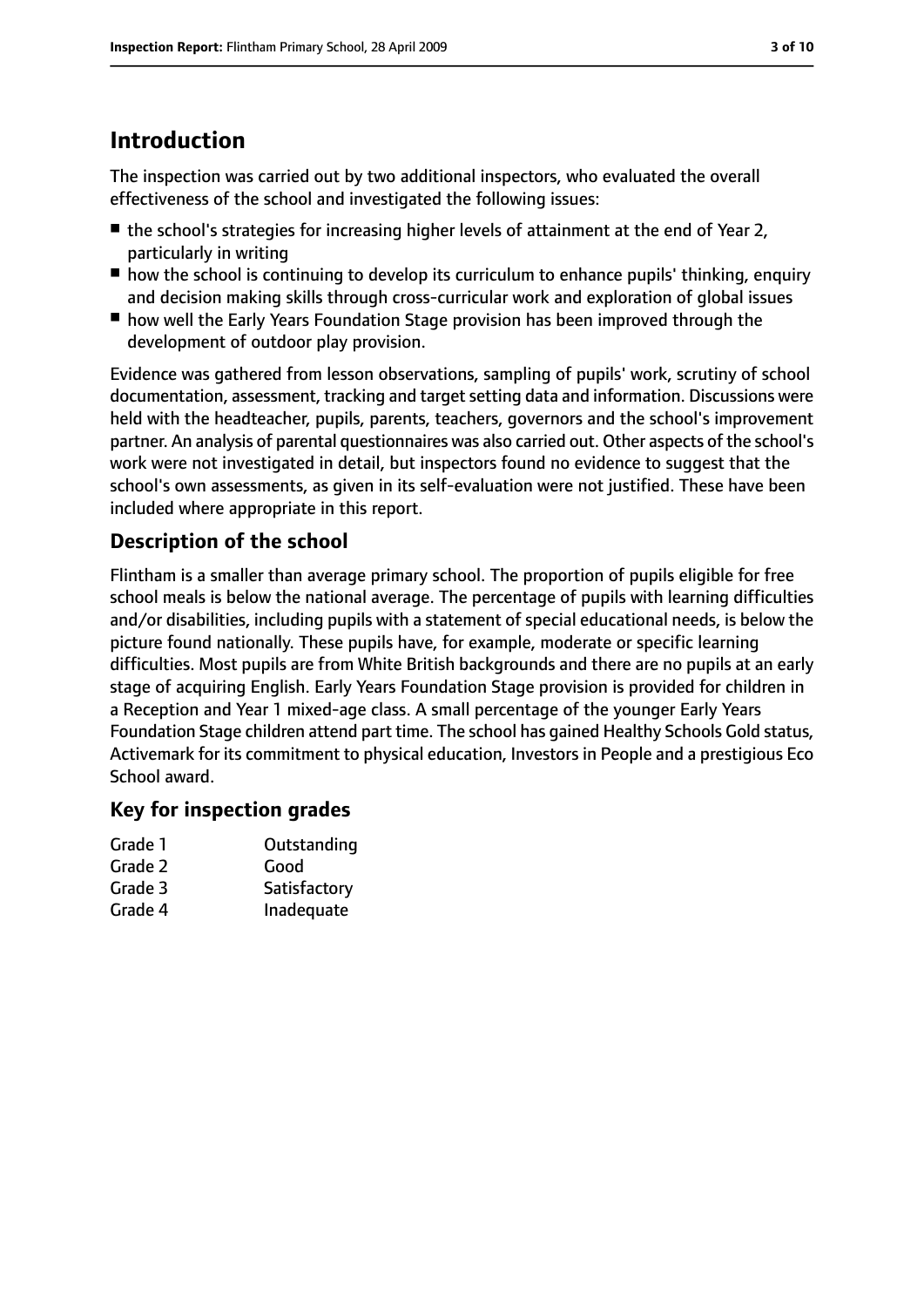### **Overall effectiveness of the school**

#### **Grade: 1**

Flintham is an outstanding school that continues to go from strength to strength. Here is a school that under the dynamic and inspirational leadership of the headteacher shows no sense of complacency and leaves no stone unturned in its continual quest for sustained success. The school was judged as outstanding at its last inspection but this has not stopped the headteacher leading the drive to set the bar of expectation even higher. Equally important is that he has brought staff, pupils, parents and governors with him on this exciting journey. Parents are highly appreciative and supportive of the education and activities the school provides and many wrote glowing comments. One comment succinctly and accurately sums of the feelings of many others, 'This is truly a wonderful school and we are delighted with the progress our children have made.' There has been continued commitment to make teaching and learning even more successful and exciting, assessment sharper and the accommodation more vibrant, and these are just some features that have been tackled since the last inspection and are markers laid down to clearly demonstrate that the capacity for further improvement is outstanding.

Attainment when children start at the school is a little above the level expected overall for children of this age but is sometimes lower in communication skills and knowledge and understanding of the world. Children make excellent progress in the Reception Year and this provides a bedrock for future success. Pupils continue to make at least very good and at times outstanding progress in Years 1 and 2, reaching standards that have been significantly above the national average over a number of years by the end of Year 2. Outstanding progress and achievement in Years 3 to 6 means that by the time pupils leave school, standards are often exceptionally high in key subjects such as English, mathematics and science and pupils show high standards of work in other subjects such as information and communication technology and history. This trend is set to continue. A significant strength of the school is the way in which it quickly identifies and tackles any weaknesses. The school flagged up the necessity to increase the number of pupils reaching higher levels of attainment, particularly in writing, by the end of Year 2. Well-planned strategies in letters and sound work, use of drama and exciting writing stimuli have produce exactly the results the school has been looking for and standards are set to rise to their highest level in recent years.

The school keeps a very close eye on how pupils of all abilities, ages and different genders are doing. Factors such as pupil mobility and personal and social issues are all evaluated for their impact on the progress of each and every individual. The excellent assessment and tracking systems instigated by the headteacher mean that no pupil is left behind because any hint of underachievement is responded to by excellent intervention and support strategies that help to ensure that the progress of all pupils is equally strong. This is fuelled still further by the setting of highly aspirational individual targets for pupils, which are usually met. The role played by the pupils themselves in this whole process cannot be underestimated. They have an excellent knowledge of the targets and levels they are aspiring to and play a pivotal role in setting targets of their own. As one pupil said, 'We set ourselves pretty challenging targets and go for them!' While academic guidance is outstanding, so is pupils' pastoral care. Pupils feel safe and valued and know they have a voice that is listened to and respected. Their care and welfare is afforded the highest priority and safeguarding requirements are met. Pupils' recognise and greatly appreciate that their individuality is both recognised and celebrated.

It is not just pupil involvement in their target setting that is a significant strength. Pupils' personal development, including their spiritual, moral, social and cultural development, is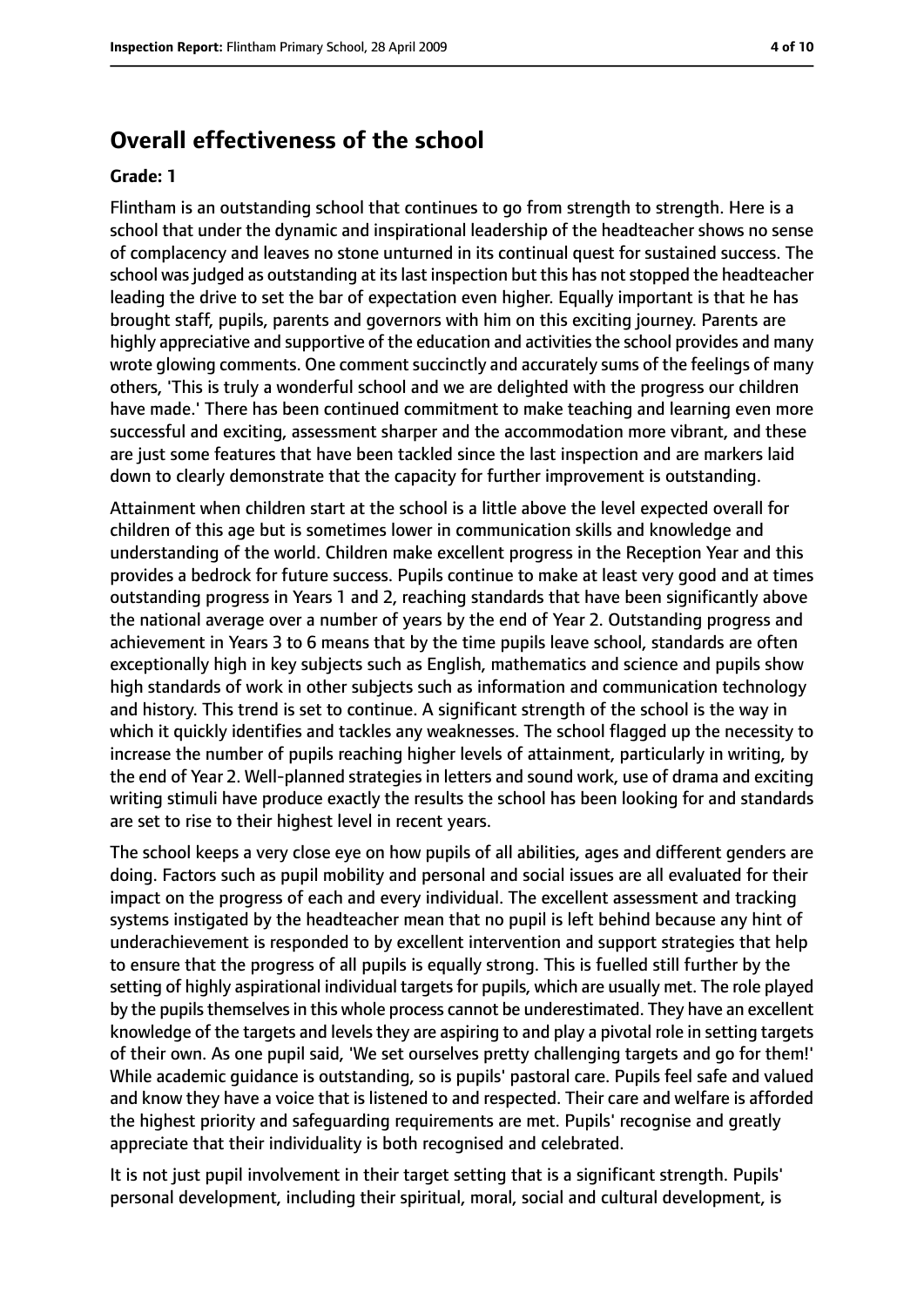outstanding. Pupils are major players in helping to make Flintham the success story it is. Their behaviour is exemplary and their love and enjoyment of school tangible. Attendance is above the national average. Pupils are highly motivated individuals who show a great desire to do well and are extremely polite and courteous. Pupils have an excellent understanding of how to follow healthy and safe lives and have written school rules to promote internet safety for children in school. Their contribution to the school and wider community is immense. Their roles as school councillors, play leaders and bus-stop buddies, as well as in many monitoring tasks, organising fund-raising events, running fruit shops and their innovative 'growing green' activities, are just some shining examples of their value to the community. They are also extremely active and influential figures in many village events and happenings and help organise recycling and energy saving projects. When these skills are added to their high academic achievements it is easy to see why they leave school as exceptionally well-rounded individuals more than ready to face future challenges.

Teaching is outstanding because it is challenging and engaging. Relationships are excellent and there is a genuine working partnership between adults and pupils in every class. Teachers are excellent at outlining what is needed to be successful in learning and pupils invariably rise to the challenges set. Lessons are often packed with pace and high expectations and the balance between teacher and pupil talk is just about right. Just occasionally these ingredients are not all present to ensure a consistently outstanding recipe for success. Very good use is made of interactive whiteboards to enhance learning. The quality of marking is often of a very high standard and gives excellent pointers for improvement that the pupils readily take on board. Pupils' learning and enjoyment is strengthened by the outstanding curriculum on offer which embraces an excellent array of enrichment activities including residential visits, visitors and many after-school clubs. During the school day, pupils are given the opportunity to learn a foreign language and play a musical instrument. The school ensures that the provision made for pupils of all abilities, including those with learning difficulties and those with particular talents, is excellent. Literacy, numeracy and computer skills are developed exceptionally well. There are many excellent examples of these skills being put to highly effective use across different subjects. In its quest to develop pupils' skills still further the school has rightly identified the need and drawn up plans to extend pupils' thinking, problem-solving, investigative and decision-making skills through differing activities, themes and projects, of which some will have more global and culturally diverse perspectives. Such practice is not yet embedded.

Central to the success of the school is the outstanding calibre of leadership and management at differing levels. The headteacher is at the forefront in ensuring that rigorous and robust monitoring, data analyses and highly effective self-evaluation bring about actions that result in rapid and sustained improvements. He benefits from excellent support and input from senior staff and subject and phase leaders. Governance is outstanding because governors play a highly influential role in both supporting and holding the school to account for the education it provides. They are fully involved in the strategic development of the school. There is a very strong sense of team spirit evident because the contributions of all that work at the school are highly valued. Community cohesion is promoted well. The school works superbly well to reach out and involve all families and the local community and community relationships are excellent. The school has instigated links with a school in Kenya and although pupils' cultural awareness is good, plans are rightly in hand to make pupils' awareness of their position in a global and diverse community as strong as their local one. The school's many outstanding strengths and first-class education make a difference to the lives of the children and families the school serves and the quest for even greater successes is in very accomplished hands.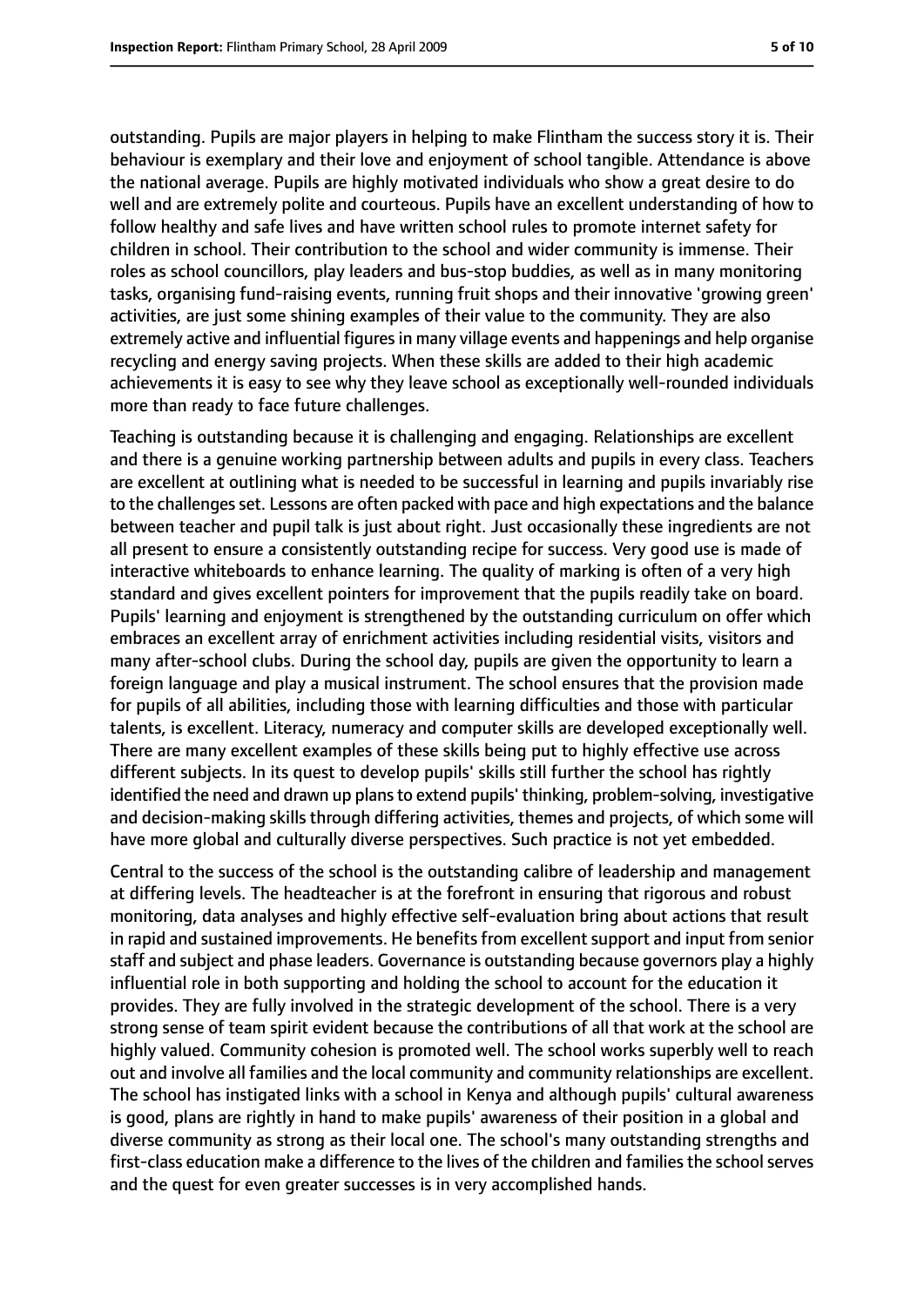#### **Effectiveness of the Early Years Foundation Stage**

#### **Grade: 1**

Children get off to a flying start in the Early Years Foundation Stage. Children of all abilities make excellent progress and reach levels securely above those expected for children of this age by the end of the Reception Year. The levels of care and support are excellent and contribute significantly to children's excellent behaviour and personal development. Teaching is of high calibre because it provides a vibrant array of activities that enthuse and challenge the children and allows them to find things out for themselves. Very carefully considered support enables all children to feel cared for, listened to and totally engaged in a very busy and productive learning environment. Highly effective assessment procedures, which have been recently refined, together with outstanding leadership that constantly monitors and improves practice, impact significantly on making provision as good as it is. There have been significant improvements to the outdoor play area which is now exceptionally attractive and inviting, extremely well used, a feast for the eyes and represents the best of Early Years practice. Induction arrangements when children first start at the school are highly regarded by parents who speak very positively about 'this unique setting' and 'applaud' the provision made by staff.

#### **What the school should do to improve further**

■ Implement the existing plans to provide more opportunities for pupils to develop their problem-solving, thinking, enquiry and decision-making skills through different themes, activities and projects, of which some have a global and culturally diverse steer and perspective.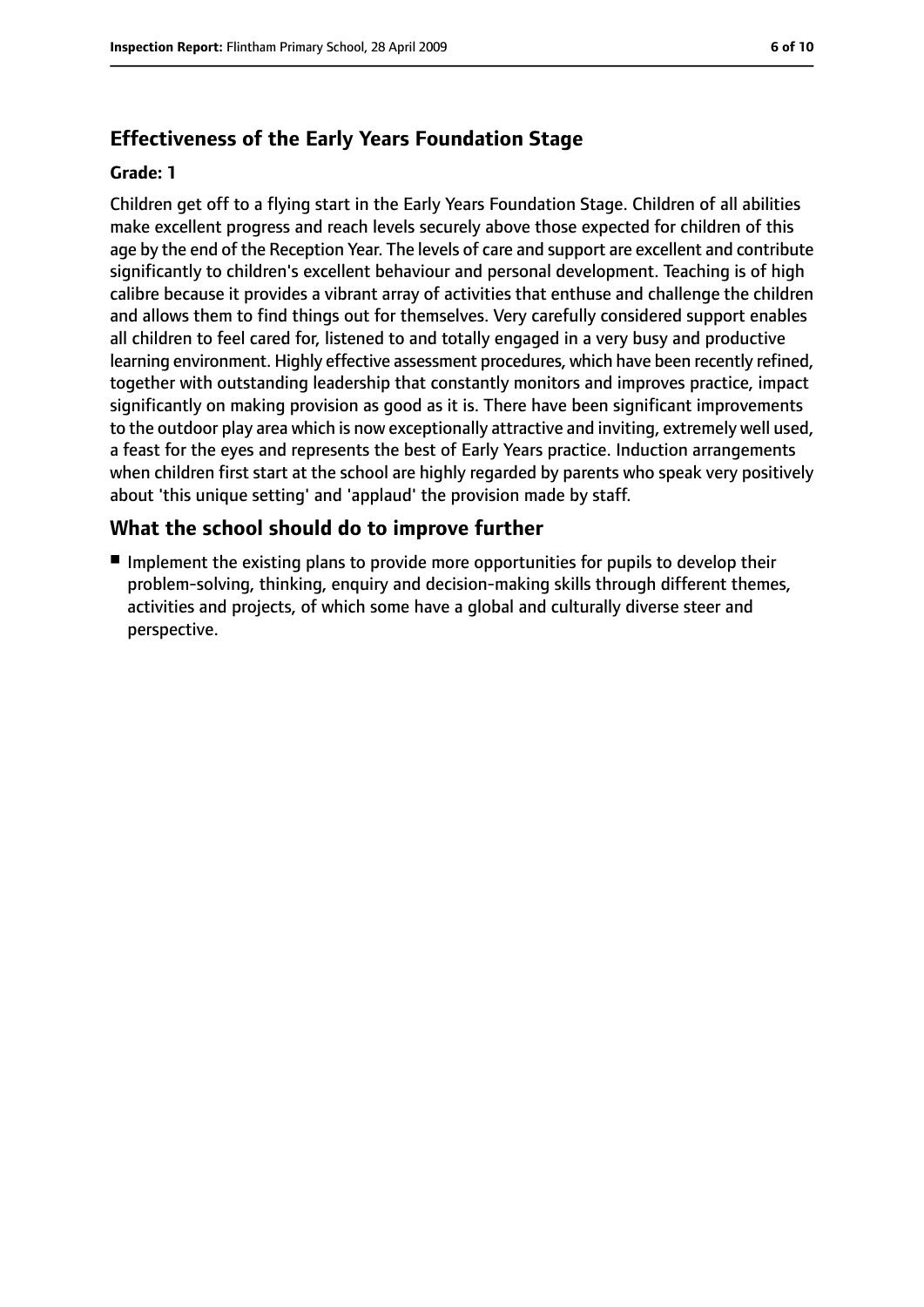**Any complaints about the inspection or the report should be made following the procedures set out in the guidance 'Complaints about school inspection', which is available from Ofsted's website: www.ofsted.gov.uk.**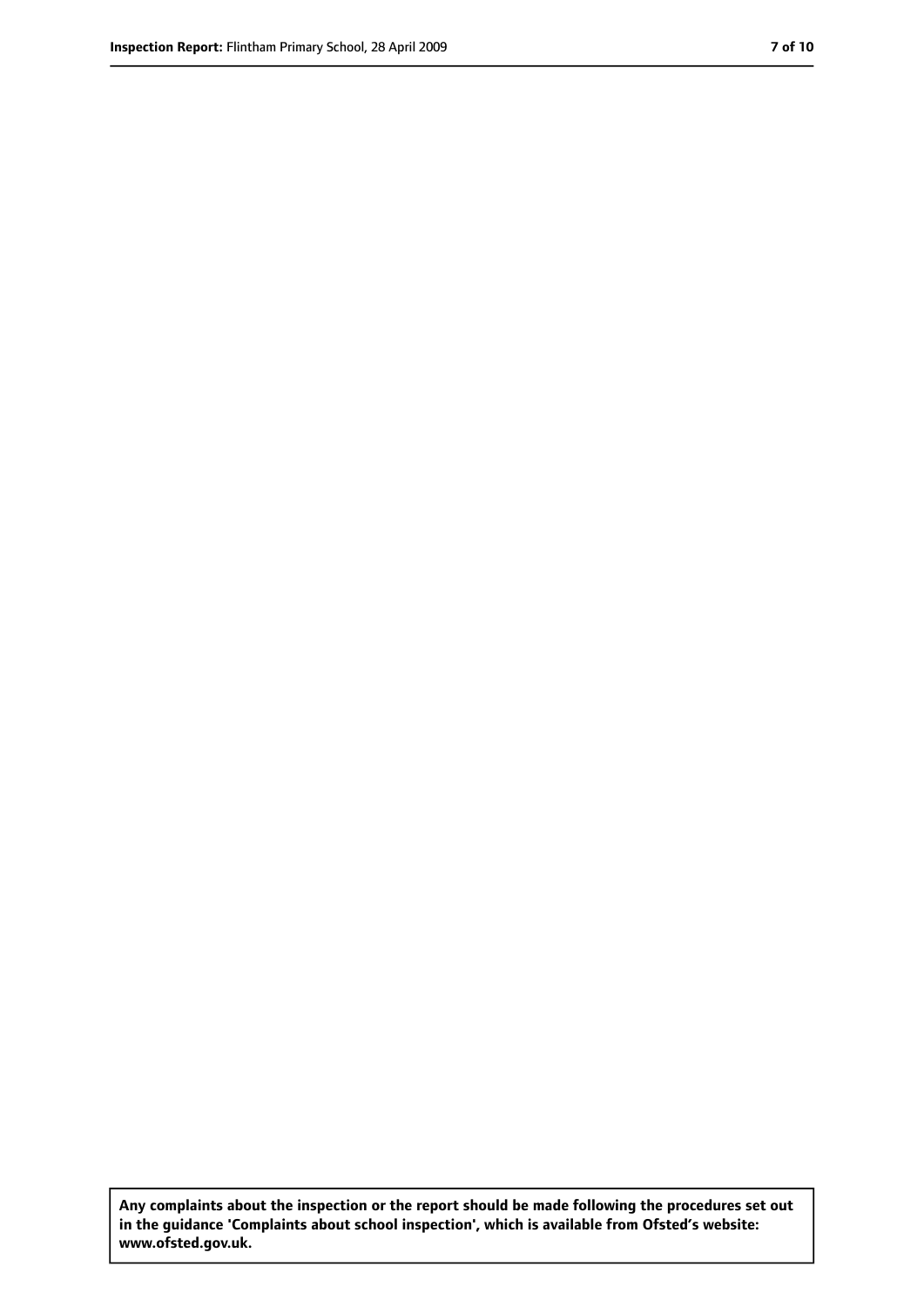# **Inspection judgements**

| \ Key to judgements: grade 1 is outstanding, grade 2 good, grade 3 satisfactory, and | <b>School</b>  |
|--------------------------------------------------------------------------------------|----------------|
| arade 4 inadequate                                                                   | <b>Overall</b> |

#### **Overall effectiveness**

| How effective, efficient and inclusive is the provision of<br>education, integrated care and any extended services in meeting the<br>needs of learners? |     |
|---------------------------------------------------------------------------------------------------------------------------------------------------------|-----|
| Effective steps have been taken to promote improvement since the last<br>inspection                                                                     | Yes |
| How well does the school work in partnership with others to promote learners'<br>well being?                                                            |     |
| The capacity to make any necessary improvements                                                                                                         |     |

## **Effectiveness of the Early Years Foundation Stage**

| How effective is the provision in meeting the needs of children in the<br>l EYFS?            |  |
|----------------------------------------------------------------------------------------------|--|
| How well do children in the EYFS achieve?                                                    |  |
| How good are the overall personal development and well-being of the children<br>in the EYFS? |  |
| How effectively are children in the EYFS helped to learn and develop?                        |  |
| How effectively is the welfare of children in the EYFS promoted?                             |  |
| How effectively is provision in the EYFS led and managed?                                    |  |

#### **Achievement and standards**

| How well do learners achieve?                                                  |  |
|--------------------------------------------------------------------------------|--|
| The standards <sup>1</sup> reached by learners                                 |  |
| How well learners make progress, taking account of any significant variations  |  |
| between groups of learners                                                     |  |
| How well learners with learning difficulties and/or disabilities make progress |  |

#### **Annex A**

<sup>&</sup>lt;sup>1</sup>Grade 1 - Exceptionally and consistently high; Grade 2 - Generally above average with none significantly below average; Grade 3 - Broadly average to below average; Grade 4 - Exceptionally low.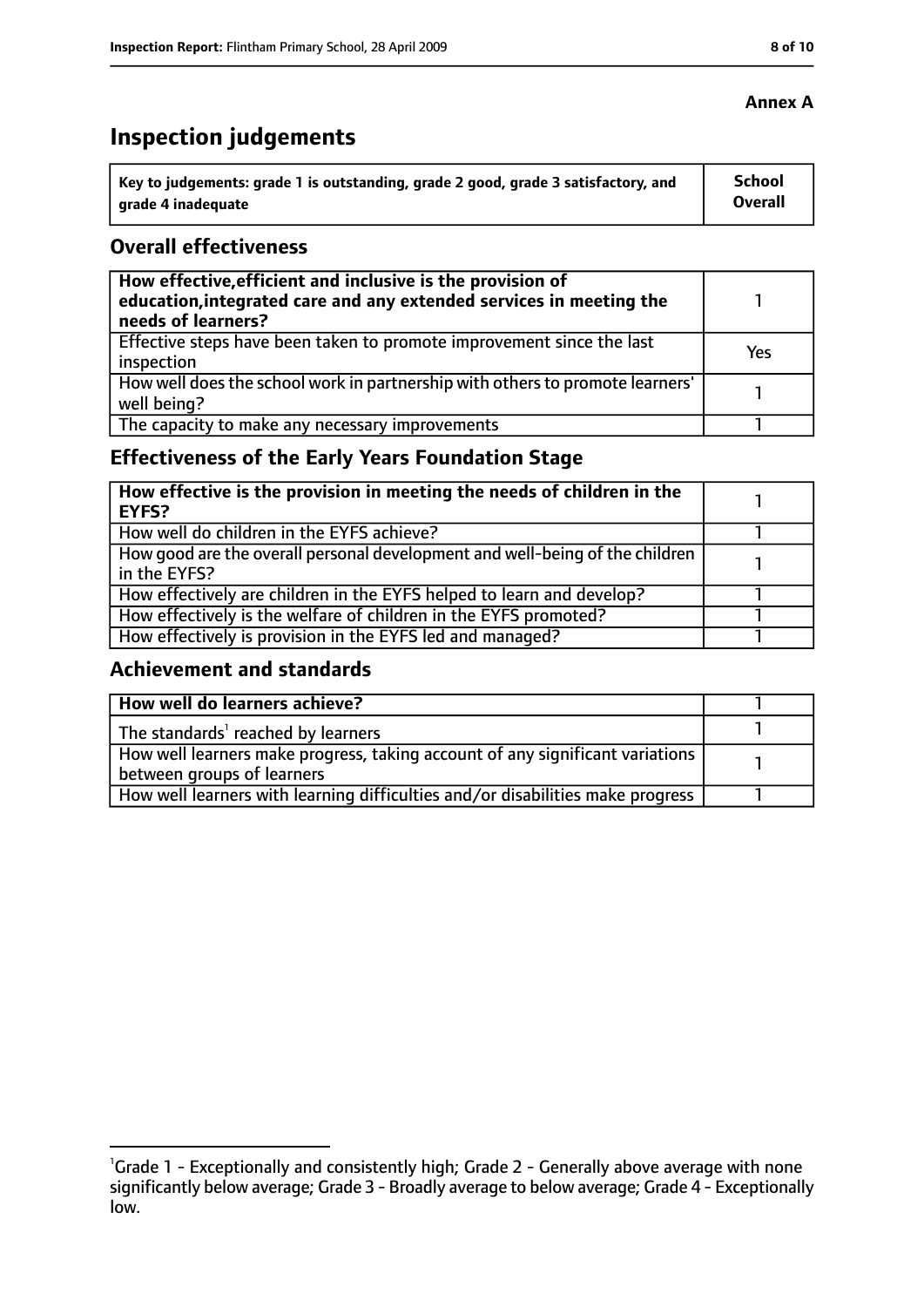## **Personal development and well-being**

| How good are the overall personal development and well-being of the<br>learners?                                 |  |
|------------------------------------------------------------------------------------------------------------------|--|
| The extent of learners' spiritual, moral, social and cultural development                                        |  |
| The extent to which learners adopt healthy lifestyles                                                            |  |
| The extent to which learners adopt safe practices                                                                |  |
| The extent to which learners enjoy their education                                                               |  |
| The attendance of learners                                                                                       |  |
| The behaviour of learners                                                                                        |  |
| The extent to which learners make a positive contribution to the community                                       |  |
| How well learners develop workplace and other skills that will contribute to<br>their future economic well-being |  |

# **The quality of provision**

| $\mid$ How effective are teaching and learning in meeting the full range of<br>  learners' needs?       |  |
|---------------------------------------------------------------------------------------------------------|--|
| How well do the curriculum and other activities meet the range of needs and<br>  interests of learners? |  |
| How well are learners cared for, quided and supported?                                                  |  |

## **Leadership and management**

| How effective are leadership and management in raising achievement<br>and supporting all learners?                                              |     |
|-------------------------------------------------------------------------------------------------------------------------------------------------|-----|
| How effectively leaders and managers at all levels set clear direction leading<br>to improvement and promote high quality of care and education |     |
| How effectively leaders and managers use challenging targets to raise standards                                                                 |     |
| The effectiveness of the school's self-evaluation                                                                                               |     |
| How well equality of opportunity is promoted and discrimination eliminated                                                                      |     |
| How well does the school contribute to community cohesion?                                                                                      |     |
| How effectively and efficiently resources, including staff, are deployed to<br>achieve value for money                                          |     |
| The extent to which governors and other supervisory boards discharge their<br>responsibilities                                                  |     |
| Do procedures for safequarding learners meet current government<br>requirements?                                                                | Yes |
| Does this school require special measures?                                                                                                      | No  |
| Does this school require a notice to improve?                                                                                                   | No  |